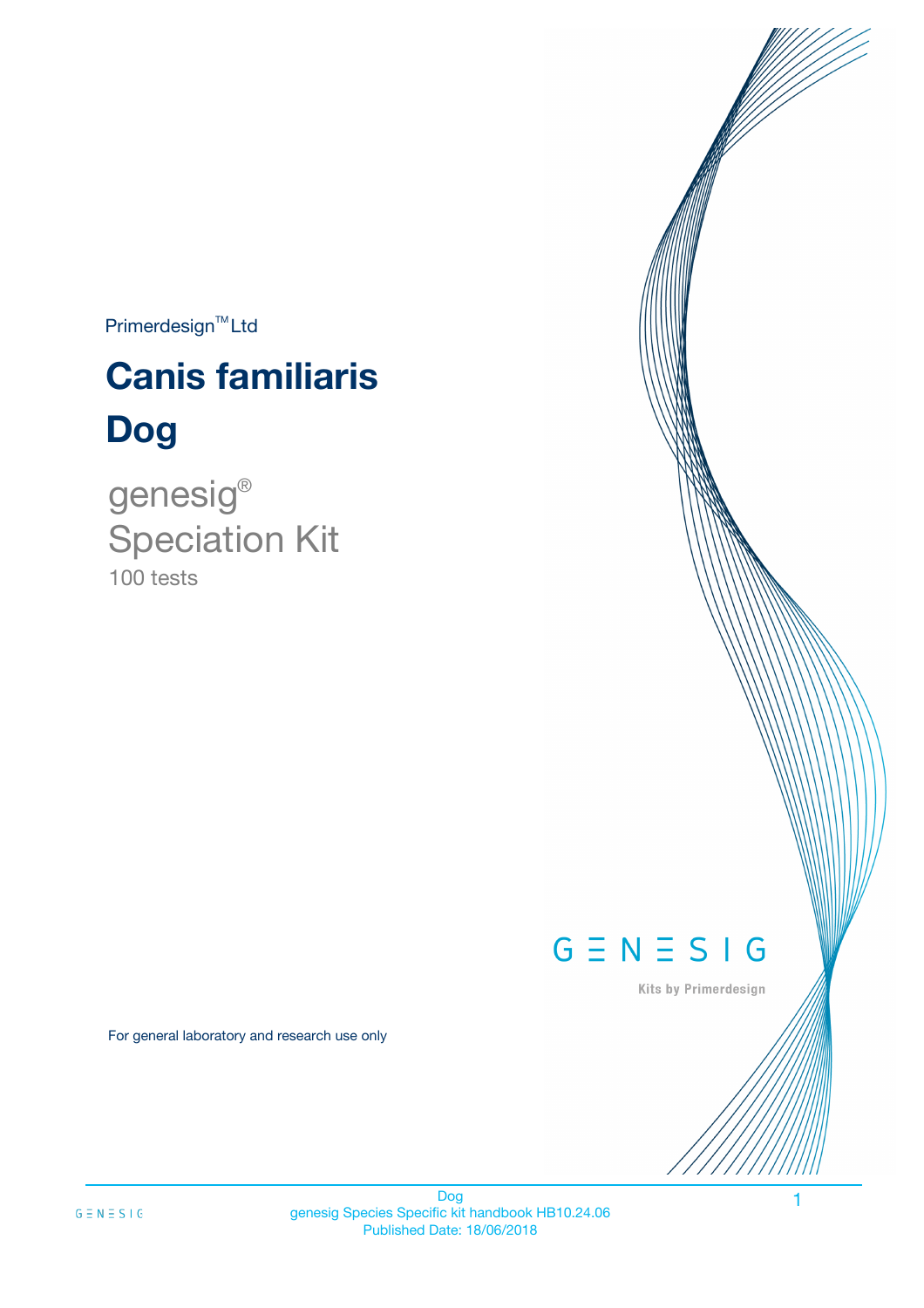# Principles of the test

### **Real-time PCR**

This kit provides a method for detecting Canis familiaris mitochondrial DNA in food samples. The kit is based on the PCR amplification of a unique species-specific tag present in the mitochondrial genome. The mitochondrial genome is an ideal target since it has been sequenced for many different species. This allows comprehensive bioinformatics analysis followed by careful design to ensure specific detection of the desired species whilst excluding detection of other related species. Furthermore, since there are multiple copies of each mitochondrial genome within each cell, the detection sensitivity for this kit is up to 100 times greater than that of a test which targets a single copy locus within the nuclear DNA genome.

PCR amplification is detected by means of a hydrolysis probe ("Taqman-style") which is degraded during PCR, releasing fluorescence. The fluorescence trace can be used to both detect and quantify the number of copies of Canis familiaris mitochondrial DNA present in the sample.

#### **Positive control**

The kit provides a positive control template which should be used on every run to prove that your reaction conditions are working correctly. Please note the positive control template poses a significant risk of contamination and should be handled carefully in a separate post PCR environment.

#### **Negative control**

To validate any positive findings a negative control reaction should be included every time the kit is used. For this reaction the RNase/DNase free water should be used instead of template. A negative result indicates that the reagents have not become contaminated while setting up the run.

#### **Internal extraction control**

When performing DNA extraction, it is often advantageous to have an exogenous source of DNA template that is spiked into the lysis buffer. This control DNA is then co-purified with the sample DNA and can be detected as a positive control for the extraction process. Successful copurification and qPCR for the control DNA also indicates that PCR inhibitors are not present at a high concentration.

A separate primer and probe mix are supplied with this kit to detect the exogenous DNA using qPCR. The primers are present at PCR limiting concentrations which allows multiplexing with the target sequence primers. Amplification of the control DNA does not interfere with detection of the Dog target DNA even when present at low copy number. The Internal control is detected through the VIC channel.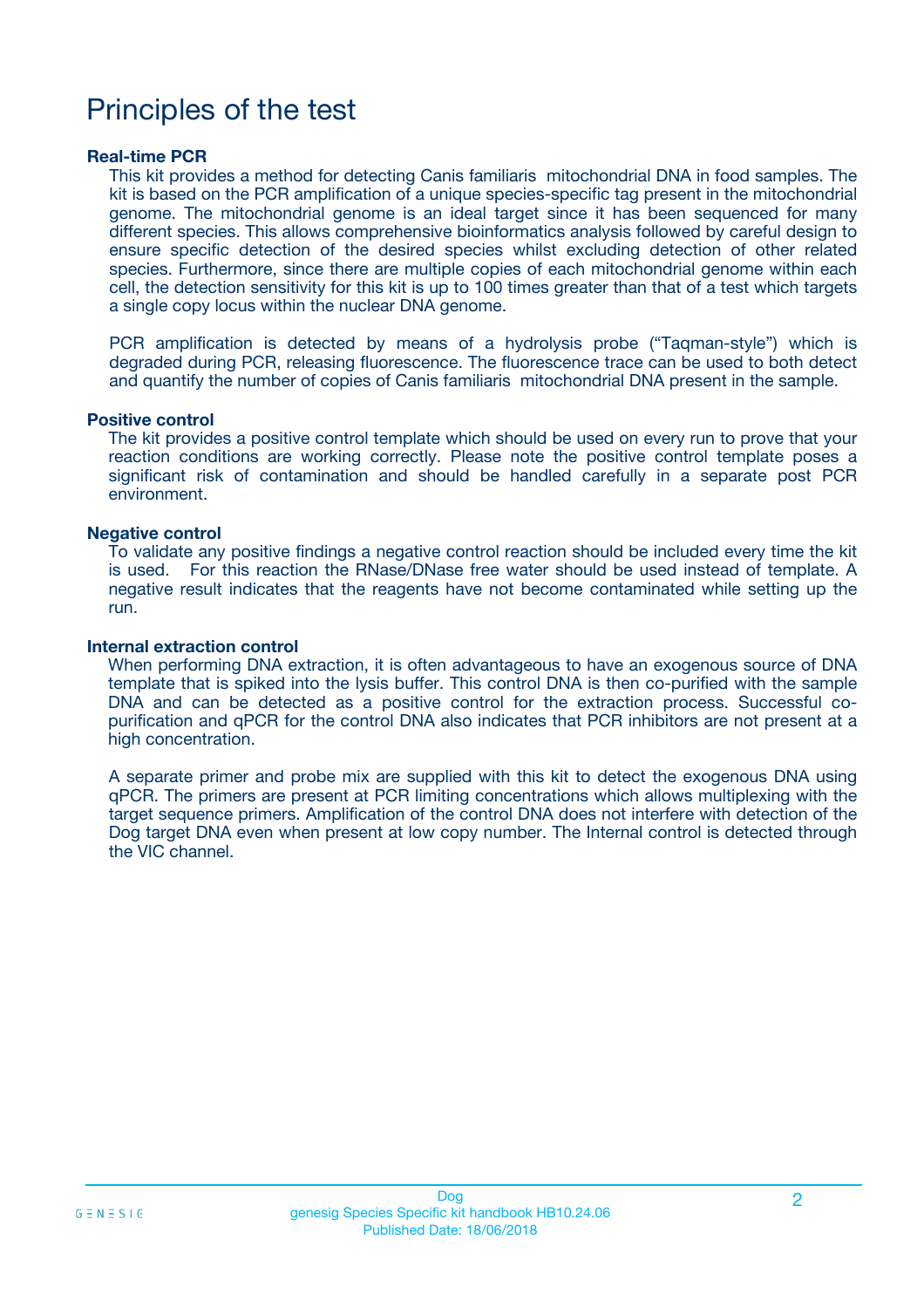### **Sensitivity**

Under optimal PCR conditions the kit provides exceptional sensitivity. Priming efficiency is guaranteed >95% and the kit can detect less than 100 copies of the target mtDNA. Assuming 50 copies of mtDNA per cell this equates to a detection sensitivity limit of 1-2 muscle cells within a sample.

### **Specificity**

The kit is designed to specifically detect Dog species that are relevant to the food industry and to give negative detection on other possible animal species.

If you have a query about the detection status of a specific species or sub-species please enquire: enquiry@primerdesign.co.uk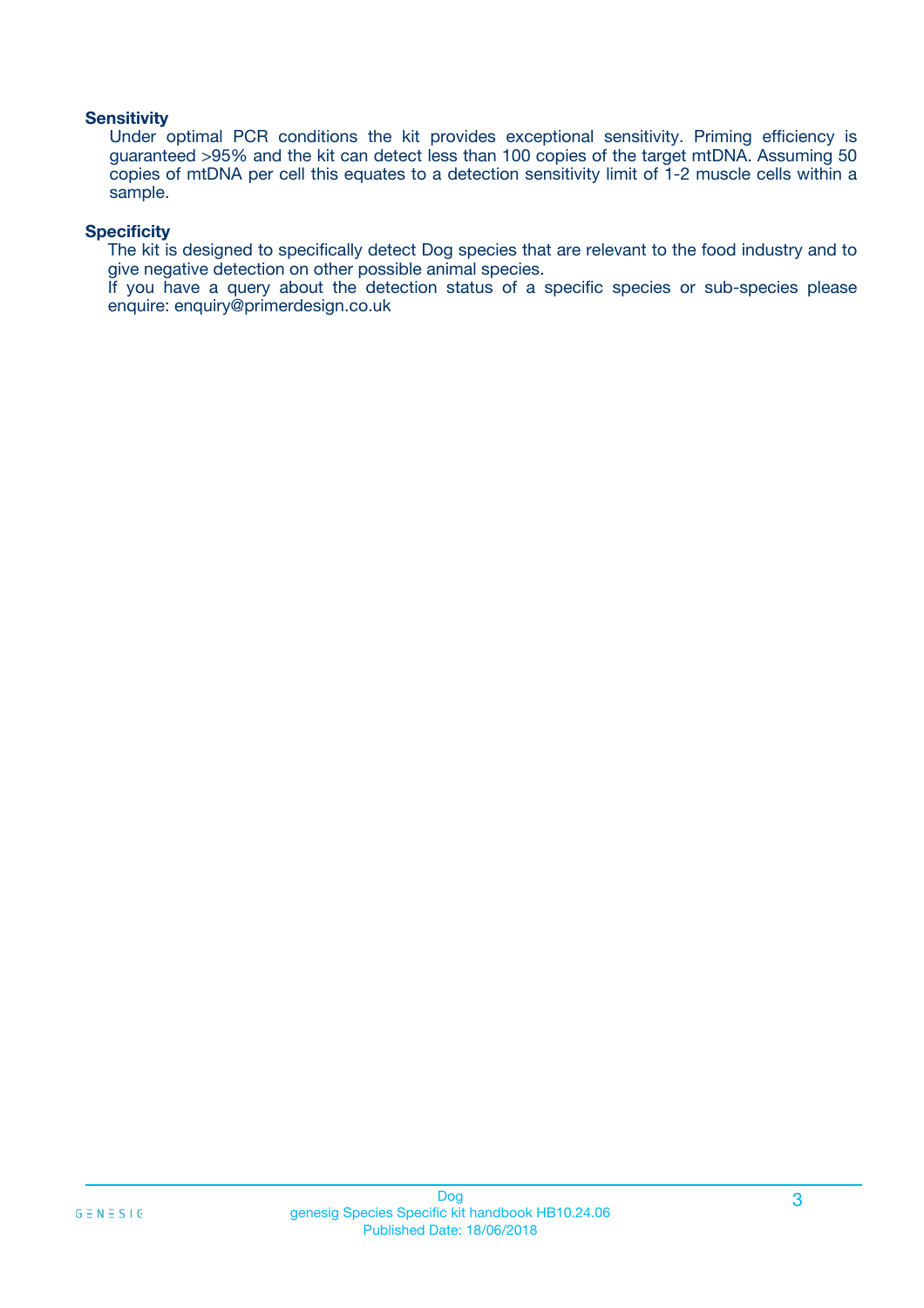# Kit contents

- **Canis familiaris specific primer/probe mix (BROWN)** FAM labelled
- **Canis familiaris positive control template (RED)**
- **Internal extraction control primer/probe mix (BROWN)** VIC labelled as standard
- **Internal extraction control DNA (BLUE)**
- **RNase/DNase free water (WHITE)** for resuspension of primer/probe mixes
- **Template preparation buffer (YELLOW)** for resuspension of internal control template and positive control template

# Reagents and equipment to be supplied by the user

### **Real-time PCR Instrument**

### **DNA extraction kit**

This kit is recommended for use with genesig Easy DNA/RNA extraction kit. However, it is designed to work well with all processes that yield high quality DNA with minimal PCR inhibitors.

### **oasig**TM **lyophilised or Precision**®**PLUS 2X qPCR Master Mix**

This kit is intended for use with oasig or PrecisionPLUS2X qPCR Master Mix.

### **Pipettors and Tips**

**Vortex and centrifuge**

### **Thin walled 1.5 ml PCR reaction tubes**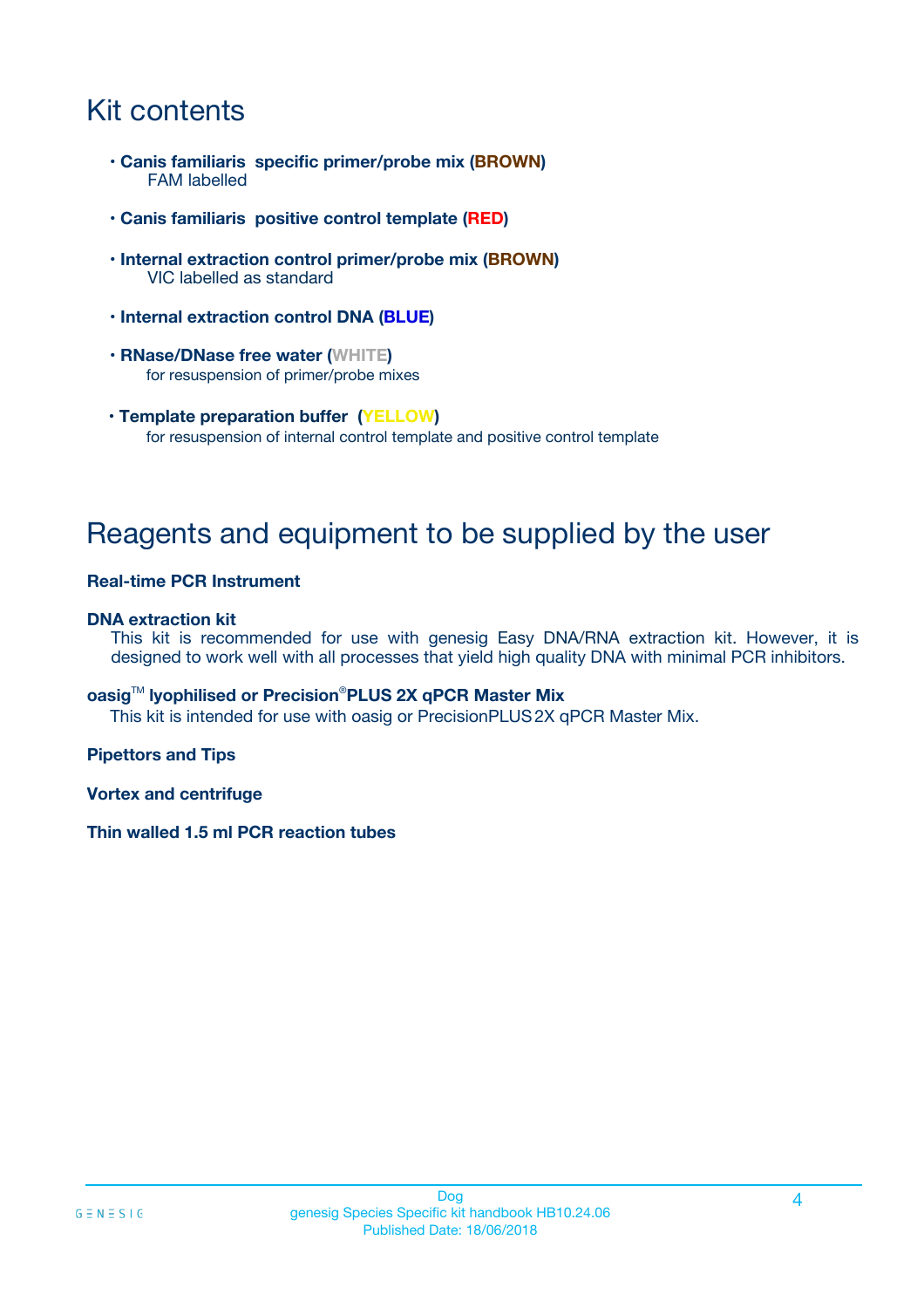### Kit storage and stability

This kit is stable at room temperature but should be stored at -20ºC on arrival. Once the lyophilised components have been resuspended they should not be exposed to temperatures above -20°C for longer than 30 minutes at a time and unnecessary repeated freeze/thawing should be avoided. The kit is stable for six months from the date of resuspension under these circumstances.

Primerdesign does not recommend using the kit after the expiry date stated on the pack.

### Suitable sample material

All kinds of sample material suited for PCR amplification can be used. Please ensure the samples are suitable in terms of purity, concentration, and DNA integrity (An internal PCR control is supplied to test for non specific PCR inhibitors). Always run at least one negative control with the samples. To prepare a negative control, replace the template DNA sample with RNase/DNase free water.

### Dynamic range of test

Under optimal PCR conditions genesig Canis familiaris detection kits have very high priming efficiencies of >95% and can detect less than 100 copies of target template.

## Notices and disclaimers

This product is developed, designed and sold for research purposes only. It is not intended for human diagnostic or drug purposes or to be administered to humans unless clearly expressed for that purpose by the Food and Drug Administration in the USA or the appropriate regulatory authorities in the country of use. During the warranty period Primerdesign genesig detection kits allow precise and reproducible data recovery combined with excellent sensitivity. For data obtained by violation to the general GLP guidelines and the manufacturer's recommendations the right to claim under guarantee is expired. PCR is a proprietary technology covered by several US and foreign patents. These patents are owned by Roche Molecular Systems Inc. and have been sub-licensed by PE Corporation in certain fields. Depending on your specific application you may need a license from Roche or PE to practice PCR. Additional information on purchasing licenses to practice the PCR process may be obtained by contacting the Director of Licensing at Roche Molecular Systems, 1145 Atlantic Avenue, Alameda, CA 94501 or Applied Biosystems business group of the Applera Corporation, 850 Lincoln Centre Drive, Foster City, CA 94404. In addition, the 5' nuclease assay and other homogeneous amplification methods used in connection with the PCR process may be covered by U.S. Patents 5,210,015 and 5,487,972, owned by Roche Molecular Systems, Inc, and by U.S. Patent 5,538,848, owned by The Perkin-Elmer Corporation.

# **Trademarks**

Primerdesign™ is a trademark of Primerdesign Ltd.

genesig $^\circledR$  is a registered trademark of Primerdesign Ltd.

The PCR process is covered by US Patents 4,683,195, and 4,683,202 and foreign equivalents owned by Hoffmann-La Roche AG. BI, ABI PRISM® GeneAmp® and MicroAmp® are registered trademarks of the Applera Genomics (Applied Biosystems Corporation). BIOMEK® is a registered trademark of Beckman Instruments, Inc.; iCycler™ is a registered trademark of Bio-Rad Laboratories, Rotor-Gene is a trademark of Corbett Research. LightCycler™ is a registered trademark of the Idaho Technology Inc. GeneAmp®, TaqMan® and AmpliTaqGold® are registered trademarks of Roche Molecular Systems, Inc., The purchase of the Primerdesign reagents cannot be construed as an authorization or implicit license to practice PCR under any patents held by Hoffmann-LaRoche Inc.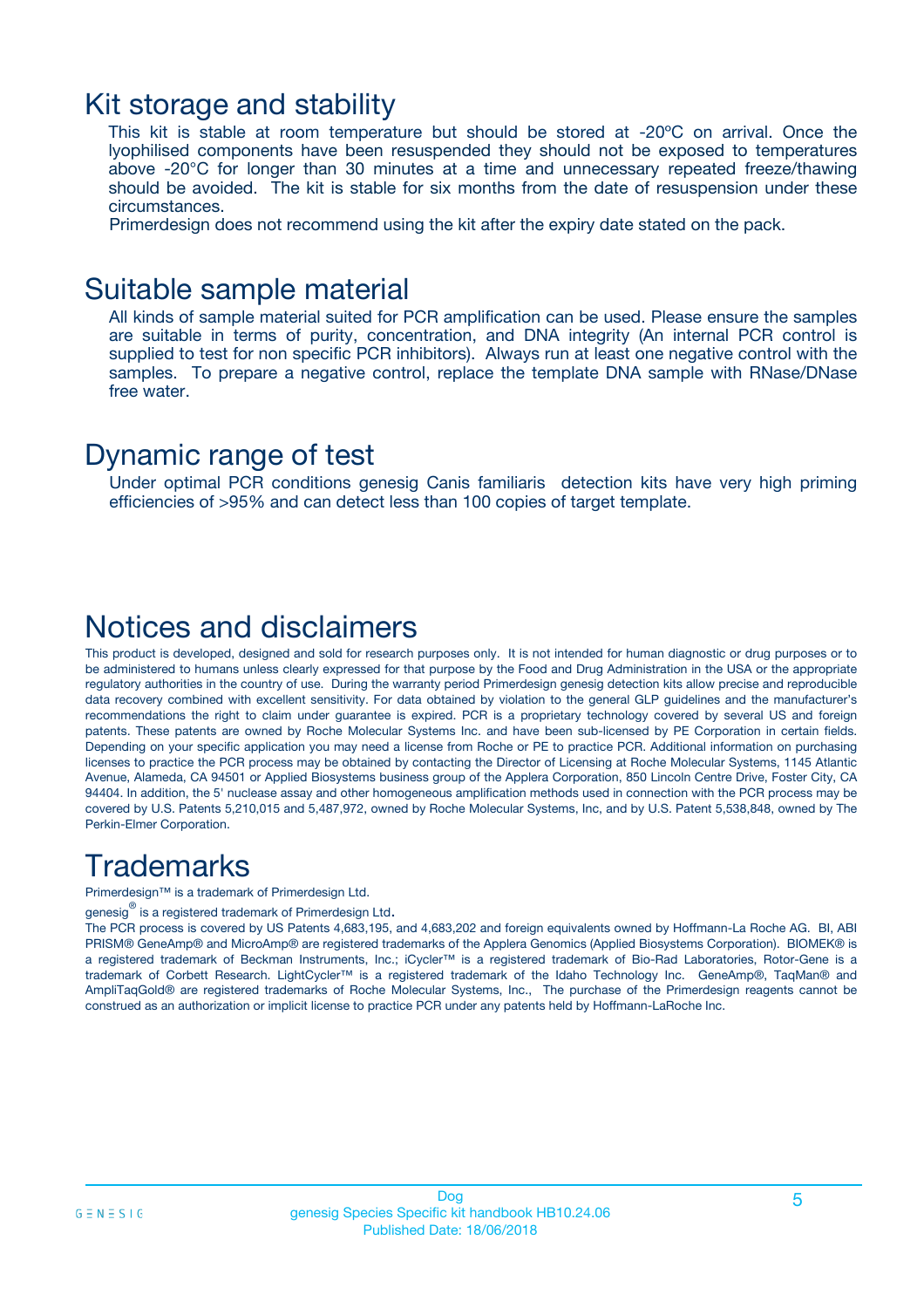# Resuspension protocol

To minimize the risk of contamination with foreign DNA, we recommend that all pipetting be performed in a PCR clean environment. Ideally this would be a designated PCR lab or PCR cabinet. Filter tips are recommended for all pipetting steps.

### **1. Pulse-spin each tube in a centrifuge before opening.**

This will ensure lyophilised primer and probe mix is in the base of the tube and is not spilt upon opening the tube.

**2. Resuspend the primer/probe mixes in the RNase/DNase free water supplied according to the table below:**

To ensure complete resuspension, vortex each tube thoroughly.

| Component - resuspend in water                       |        |  |  |
|------------------------------------------------------|--------|--|--|
| <b>Pre-PCR pack</b>                                  |        |  |  |
| Canis familiaris primer/probe mix (BROWN)            |        |  |  |
| Internal extraction control primer/probe mix (BROWN) | 165 ul |  |  |

### **3. Resuspend the internal control template and positive control template in the template preparation buffer supplied, according to the table below:**

To ensure complete resuspension, vortex the tube thoroughly.

| Component - resuspend in template preparation buffer |             |  |
|------------------------------------------------------|-------------|--|
| <b>Pre-PCR heat-sealed foil</b>                      |             |  |
| Internal extraction control DNA (BLUE)               | $500$ $\mu$ |  |
| <b>Post-PCR heat-sealed foil</b>                     |             |  |
| Canis familiaris Positive Control Template (RED) *   |             |  |

\* This component contains high copy number template and is a VERY significant contamination risk. It must be opened and handled in a separate laboratory environment, away from the other components.

# DNA extraction

The internal extraction control DNA can be added either to the DNA lysis/extraction buffer or to the DNA sample once it has been resuspended in lysis buffer.

**DO NOT add the internal extraction control DNA directly to the unprocessed biological sample as this will lead to degradation and a loss in signal.**

- **1. Add 4µl of the Internal extraction control DNA (BLUE) to each sample in DNA lysis/extraction buffer per sample.**
- **2. Complete DNA extraction according to the manufacturers protocols.**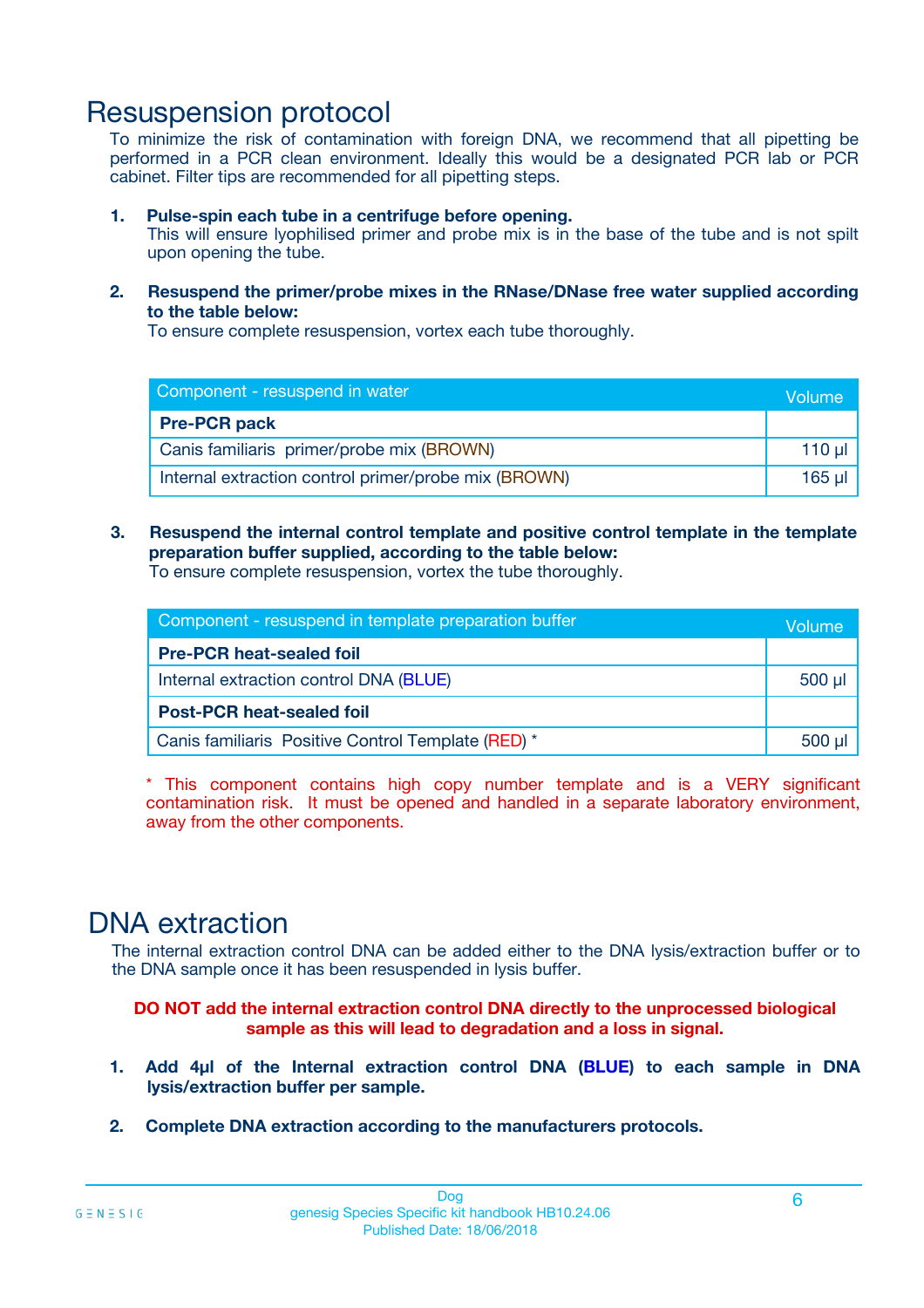# qPCR detection protocol

**1. For each DNA sample prepare a reaction mix according to the table below:** Include sufficient reactions for positive and negative controls.

| Component                                            | Volume         |
|------------------------------------------------------|----------------|
| oasig or PrecisionPLUS 2X qPCR Master Mix            | $10 \mu$       |
| Canis familiaris primer/probe mix (BROWN)            | 1 µl           |
| Internal extraction control primer/probe mix (BROWN) | 1 µl           |
| <b>RNase/DNase free water (WHITE)</b>                | 3 <sub>µ</sub> |
| <b>Final Volume</b>                                  | <b>15 ul</b>   |

- **2. Pipette 15µl of each mix into individual wells according to your qPCR experimental plate set up.**
- **3. Pipette 5µl of DNA template into each well, according to your experimental plate set up.** To obtain a strong signal, the ideal concentration of DNA is 1-3ng/µl. The concentration should not exceed 5ng/µl. Substitute sample DNA for RNase/DNase free water as a negative control. Substitute sample DNA for positive control template as a positive control.

# qPCR amplification protocol

Amplification conditions using oasig or PrecisionPLUS 2X qPCR Master Mix.

|             | <b>Step</b>       | <b>Time</b>     | Temp           |
|-------------|-------------------|-----------------|----------------|
|             | Enzyme activation | 2 min           | 95 °C          |
| Cycling x50 | Denaturation      | 10 <sub>s</sub> | 95 $\degree$ C |
|             | DATA COLLECTION * | 60 s            | 60 °C          |

\* Fluorogenic data should be collected during this step through the FAM and VIC channels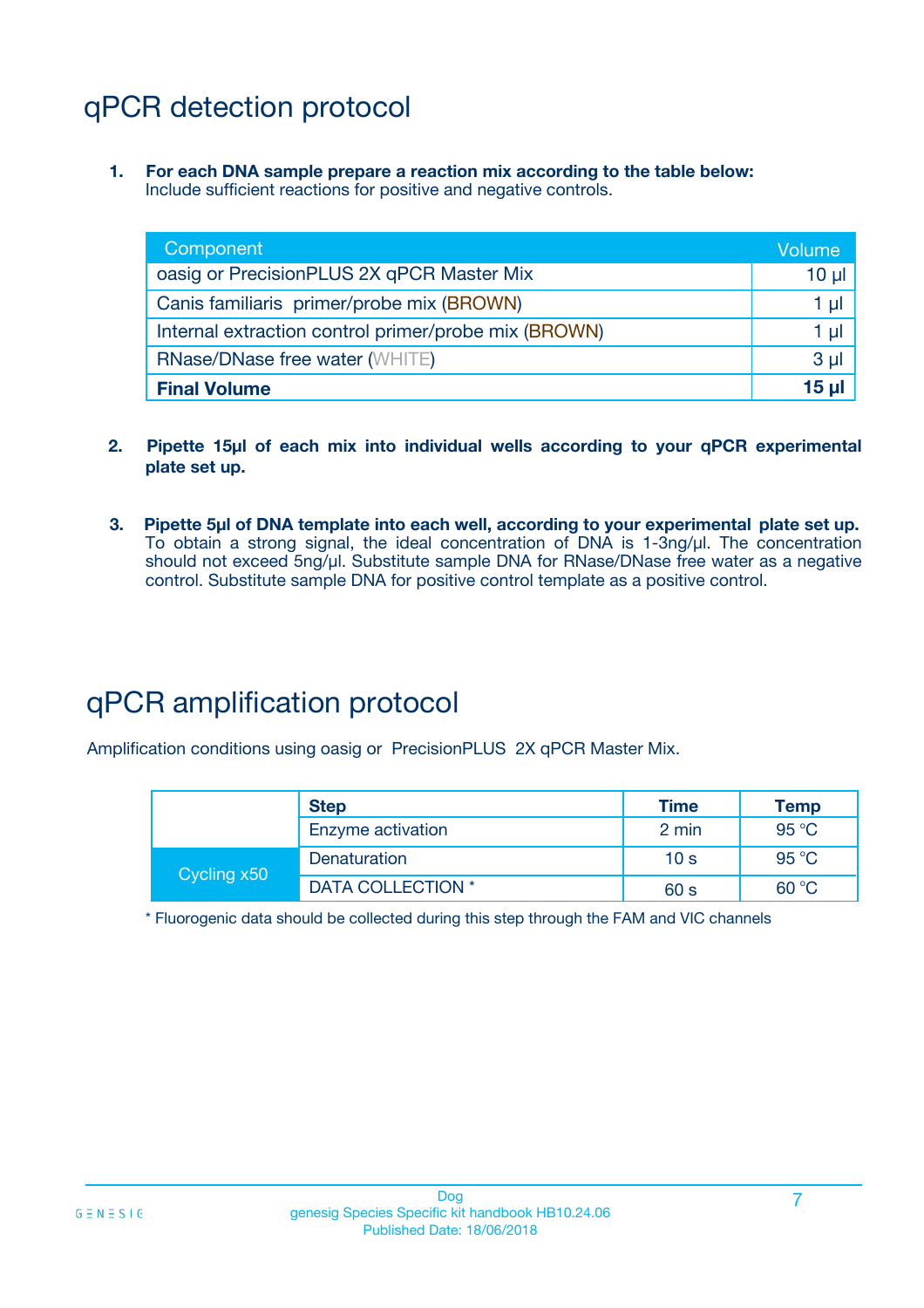# Interpretation of results

For interpretation when speciation kit used independently of the universal meat or fish kit

| <b>Target</b><br>(FAM) | <b>Internal</b><br>control<br>(VIC) | <b>Positive</b><br>control | <b>Negative</b><br>control | Interpretation                                        |
|------------------------|-------------------------------------|----------------------------|----------------------------|-------------------------------------------------------|
| $\leq 35$              | $+ 1 -$                             | ÷                          |                            | <b>POSITIVE RESULT</b>                                |
| $> 35$ or -            | ÷                                   | ÷                          |                            | <b>NEGATIVE RESULT</b>                                |
|                        |                                     |                            |                            |                                                       |
| $+ 1 -$                | $+ 1 -$                             | ÷                          | $\leq 35$                  | <b>EXPERIMENT FAILED</b><br>due to test contamination |
| $+ 1 -$                | $+ 1 -$                             | ٠                          | > 35                       | $\star$                                               |
| $> 35$ or -            |                                     | ÷                          |                            | <b>SAMPLE PREPARATION FAILED</b>                      |
|                        |                                     |                            |                            | <b>EXPERIMENT FAILED</b>                              |

Positive control template (**RED**) is expected to amplify between Cq 16 and 23. Failure to satisfy this quality control criterion is a strong indication that the experiment has been compromised.

\*Where the test sample is positive and the negative control is positive with a  $Ca > 35$ , the sample must be reinterpreted based on the relative signal strength of the two results:



If the sample amplifies  $> 5$  Cq earlier than the negative control then the sample should be reinterpreted (via the table above) with the negative control verified as negative.

Sample  $/$  / Negative control  $\Delta$ Ca < 5 **INCONCLUSIVE** 

If the sample amplifies  $< 5$  Cq earlier than the negative control then the positive sample result is invalidated and the result should be determined inconclusive due to test contamination. The test for this sample should be repeated.

### **Internal PCR control**

The Cq value obtained with the internal control will vary significantly depending on the extraction efficiency, the quantity of DNA added to the PCR reaction and the individual machine settings. Cq values of  $28\pm3$  are within the normal range. When amplifying a Dog sample with a high genome copy number, the internal extraction control may not produce an amplification plot. This does not invalidate the test and should be interpreted as a positive experimental result.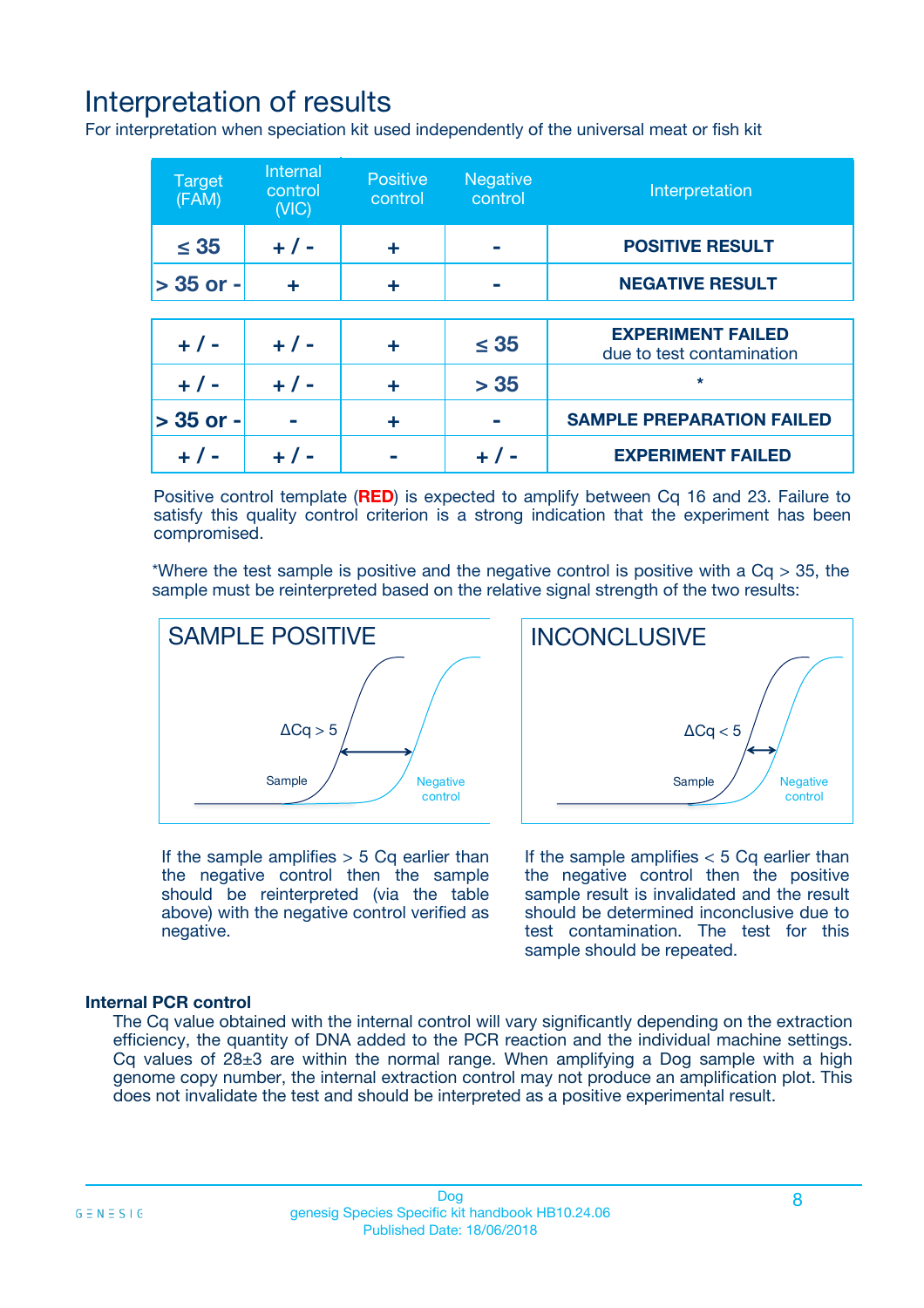# Interpretation of results

For interpretation when speciation kit used in conjunction with the universal meat or fish kit

| <b>Target</b><br>(FAM) | Internal<br>control<br>(NIC) | <b>Universal</b><br>signal<br>(FAM) | Positive<br>control<br>(Target &<br><b>Universal</b><br>signal) | <b>Negative</b><br>control<br>(Target<br>only) | Interpretation                                                              |
|------------------------|------------------------------|-------------------------------------|-----------------------------------------------------------------|------------------------------------------------|-----------------------------------------------------------------------------|
| ÷                      | $+$ / -                      | ÷                                   | ÷                                                               |                                                | <b>POSITIVE RESULT</b><br>calculate species %<br>and check test sensitivity |
|                        | ÷                            | ÷                                   | ÷                                                               |                                                | <b>NEGATIVE RESULT</b>                                                      |
|                        |                              |                                     |                                                                 |                                                |                                                                             |
|                        |                              | ÷                                   | ÷                                                               |                                                | <b>SAMPLE FAILED</b><br>repeat test                                         |
| ÷                      | $+ 1 -$                      |                                     | ÷                                                               |                                                | <b>SAMPLE FAILED</b><br>repeat test                                         |
| $+/-$                  | $+/-$                        | $+ 1 -$                             | ÷                                                               | $\leq 35$                                      | <b>EXPERIMENT FAILED</b><br>due to test contamination                       |
| $+ 1 -$                | $+/-$                        | $+/-$                               | ÷                                                               | > 35                                           | $\star$                                                                     |
|                        | ÷                            |                                     | ÷                                                               |                                                | <b>NO ANIMAL DNA DETECTED</b>                                               |
|                        |                              |                                     | ÷                                                               |                                                | <b>SAMPLE PREPARATION FAILED</b>                                            |
| $+  / -$               | $+ 1 -$                      |                                     |                                                                 |                                                | <b>EXPERIMENT FAILED</b>                                                    |

Positive control template (**RED**) is expected to amplify between Cq 16 and 23. Failure to satisfy this quality control criterion is a strong indication that the experiment has been compromised

\*Where the test sample is positive and the negative control is positive with a  $Cq > 35$ , the sample must be reinterpreted based on the relative signal strength of the two results:



If the sample amplifies  $> 5$  Cq earlier than the negative control then the sample should be reinterpreted (via the table above) with the negative control verified as negative.



If the sample amplifies  $< 5$  Cq earlier than the negative control then the positive sample result is invalidated and the result should be determined inconclusive due to test contamination. The test for this sample should be repeated.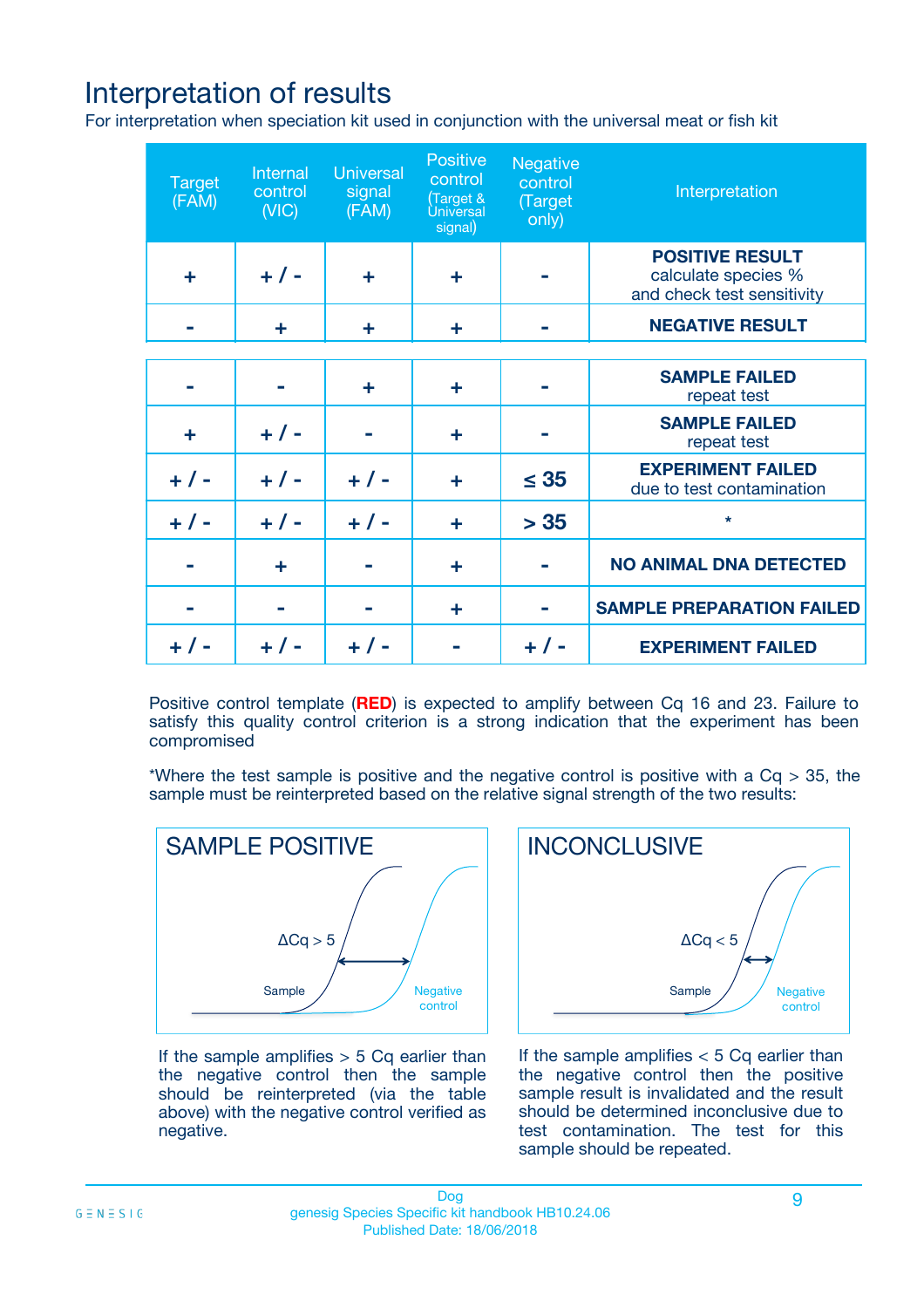### **Calculating species %**

(n.b. a Microsoft Excel applet for automatic % calculation is available free of charge. Contact support@primerdesign.co.uk to request)

Species % = (2^-[(Cq Canis familiaris [SAMPLE] – Cq Canis familiaris [+ve control]) - (Cq Universal meat [SAMPLE] – Cq Universal meat [+ve control] )]) x 100

Worked example: test gives following Cq values:

Canis familiaris test on sample: 24.1 Canis familiaris test on positive control DNA: 23.5 Universal meat test on sample: 22.2 Universal meat test on positive control DNA: 22.4

Canis familiaris % =

 $(2^{\wedge}-(24.1-23.5)-(22.2-22.4))) \times 100 =$ 

 $(2^{\wedge}$  -((0.6) - (-0.2)))  $\times$  100 =

(2^ -0.8) x 100 = **57.4%**

n.b. In rare circumstances, some samples may produce a speciation % greater then 100. This is usually due to the presence of PCR inhibition affecting the multiplex reaction and should be reported as 100%. If the reported speciation is greater than 400% then the level of PCR inhibition is likely too great for accurate speciation reporting. Samples such as these should be re-extracted with extra washes to remove PCR inhibitors.